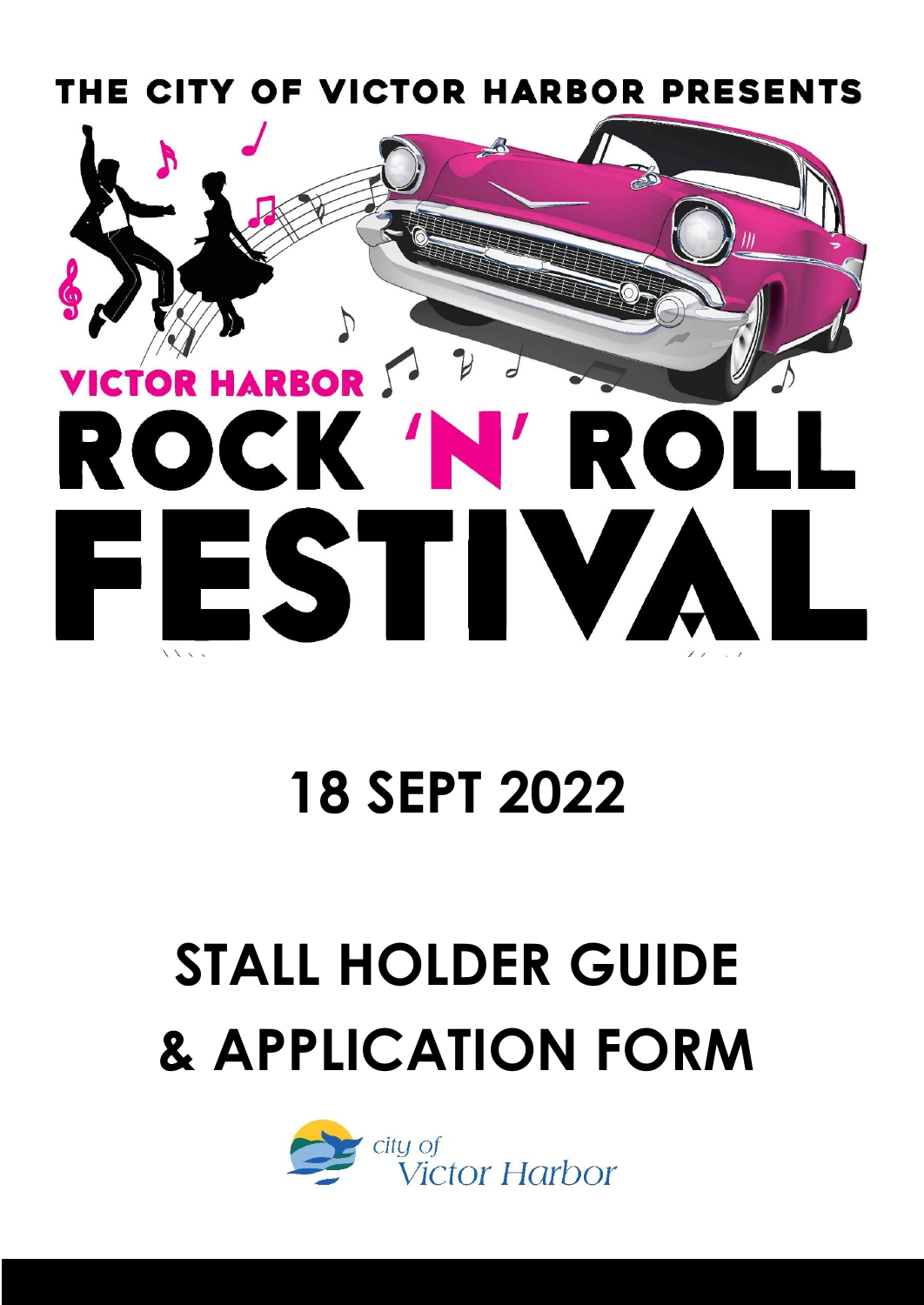# **TABLE OF CONTENTS**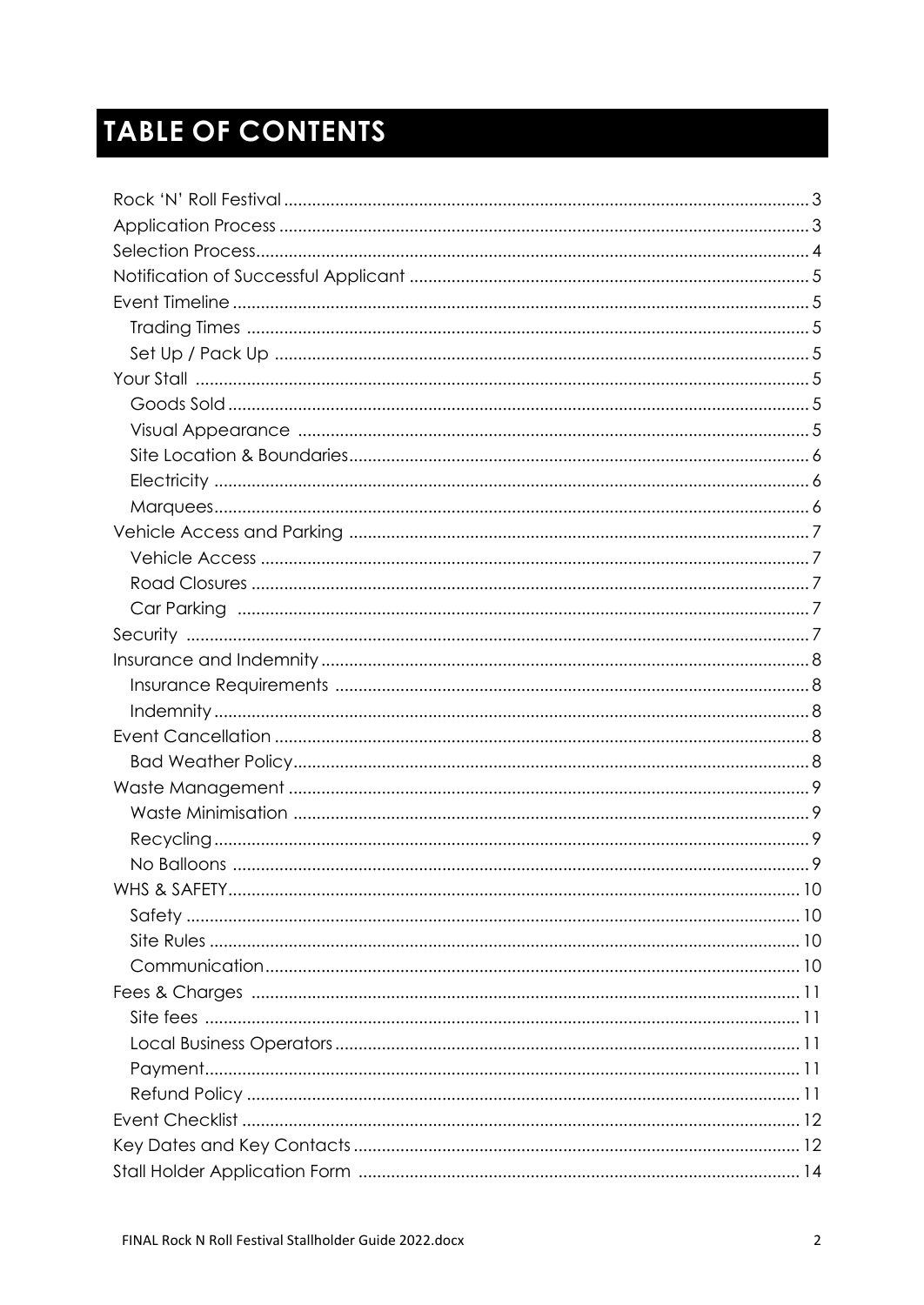### **ROCK 'N' ROLL FESTIVAL**

Welcome to the City of Victor Harbor Rock 'N' Roll Festival!

The Victor Harbor Rock 'N' Roll Festival has been successfully running since 2008, with significant growth each year, attracting around 10,000 people annually to the event in September.

The festival is one of the key events for the local community, and has become recognised on the Australian Rock 'N' Roll event circuit as a 'must do' event.

Market Stall operators are invited to apply for a position as one of the stalls on site at the Festival.

Please read through the Terms and Conditions carefully before completing your application.

### **APPLICATION PROCESS**

- i. Complete the Stall Holder/Exhibitor Permit form, and whether you require a powered or non-powered site.
- ii. Submit the application form with a copy of your Current Certificate of Currency (\$20m public liability insurance) by the closing date.
- iii. Closing date for the Applications is **18th August**.
- iv. Submissions should be sent by email to [localgov@victor.sa.gov.au](mailto:localgov@victor.sa.gov.au) or by post to PO BOX 11, Victor Harbor SA 5211.

#### *NB: Applications that do not supply the required supporting material will not be considered.*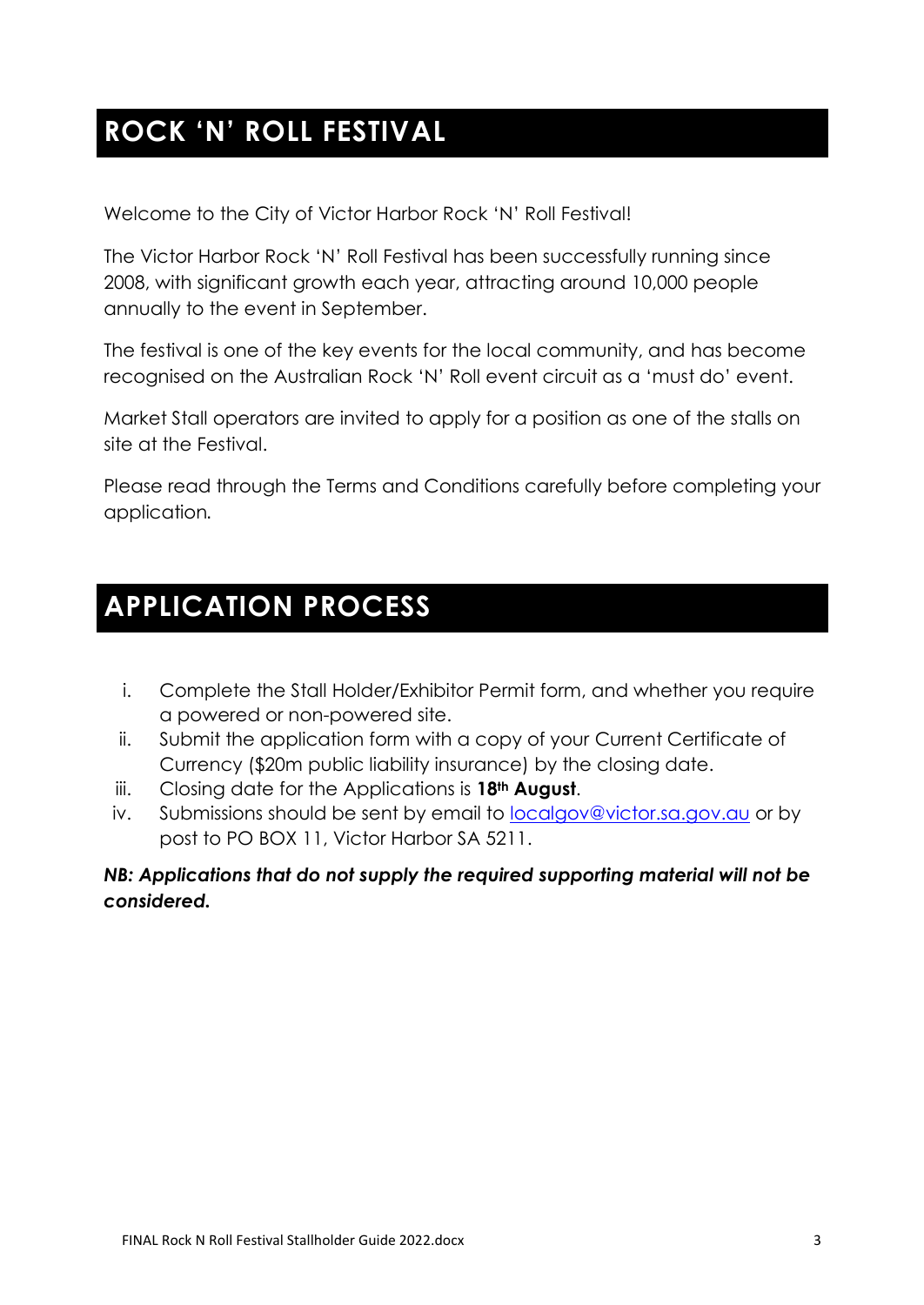# **SELECTION PROCESS**

Selection of stalls is based on the information you provide to us and the following factors we take into consideration when selecting stalls:

#### **Market Stall Considerations:**

- i. Must be selling or promoting products that directly relate to the theme of Rock 'N' Roll Festival – i.e. Rock 'N' Roll - Rockabilly Clothing/Accessories, Retro, Vintage and or Automotive related products, or
- ii. Promote products that relate to Victor Harbor (i.e. local artists, local tourism offerings, beach theme, coastal related products), or
- iii. Food/beverage products on offer do not directly compete with local businesses in the immediate vicinity of Warland Reserve.
- iv. Stalls are selected on the basis of ensuring diversity and variety of products on offer across the Festival precinct
- v. Stalls are selected on the basis of ensuring products do not compete with existing local businesses in the Festival precinct.

Please include a detailed description of your stall and the brands and products you intend to sell on the application form. Please include any other additional material that will assist in the assessment of your application and continuation through the application process.

### **NOTIFICATION OF SUCCESSFUL APPLICANT**

Some stall applications may not be accepted mainly for reasons of duplication and limited numbers. Please ensure your brand/products sold description is accurate to assist with the selection process. Non-acceptance is not a reflection on the stall or stallholder's quality.

If successful, you will receive a notification by email. You will be advised if any additional paperwork is required.

Full payment must be made at least 14 days before the festival and upon payment terms detailed within invoice.

*Please note: The selection of Stalls are at the absolute and sole discretion of Victor Harbor Rock 'N' Roll Festival management and all decisions are final. No further correspondence will be entered into with unsuccessful applicants.*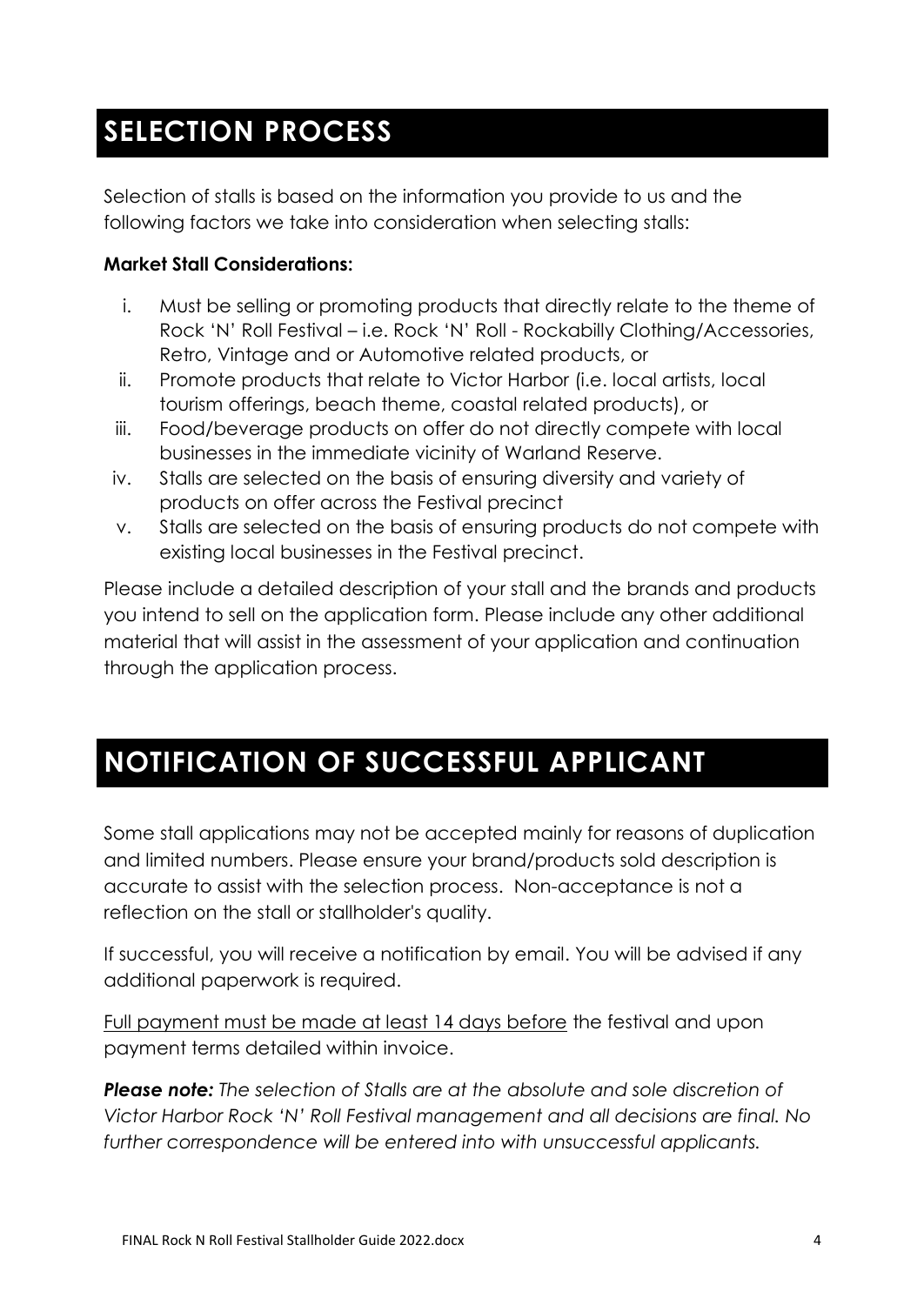# **EVENT TIMELINE**

#### **Event dates: Sunday 18 September 2022**

#### **Trading Times: 11am to 5pm**.

Stalls can commence trading earlier if they choose to do so.

#### **Set Up**

You will be provided a site-map showing your stall location, and final set up information one week prior to the event.

The event manager will be on site Sunday 7am to 5pm to allow stallholders to set up prior to the event.

#### **Pack Up**

Please pack up your site at the end of the day and ensure all rubbish from your site is disposed of appropriately in the correct waste receptacles. Remove all marquees and leave the site clean and tidy.

### **YOUR STALL**

#### *Goods Sold*

Victor Harbor Rock 'N' Roll Festival intends to provide a diverse selection of stalls that do not compete or conflict with local businesses, or each other's potential sales on site and provide an alternative experience for our patrons. The importance of the information provided in your application is essential to the overall collection of stalls on site.

Victor Harbor Rock 'N' Roll Festival reserves the right to prohibit offensive goods from being sold or displayed on site, and will remove any such material from the stall that may offend or cause trouble with police or infringe copyright. Victor Harbor Rock 'N' Roll Festival Management has overall control of signage, material or products sold or displayed at the event.

#### *Visual Appearance*

Please ensure your stall is colourfully decorated in a way that not only reflects your product, but compliments the festival. Signage must be legible and colourful. The stall must be clean and presentable at all times both in front and back of house areas.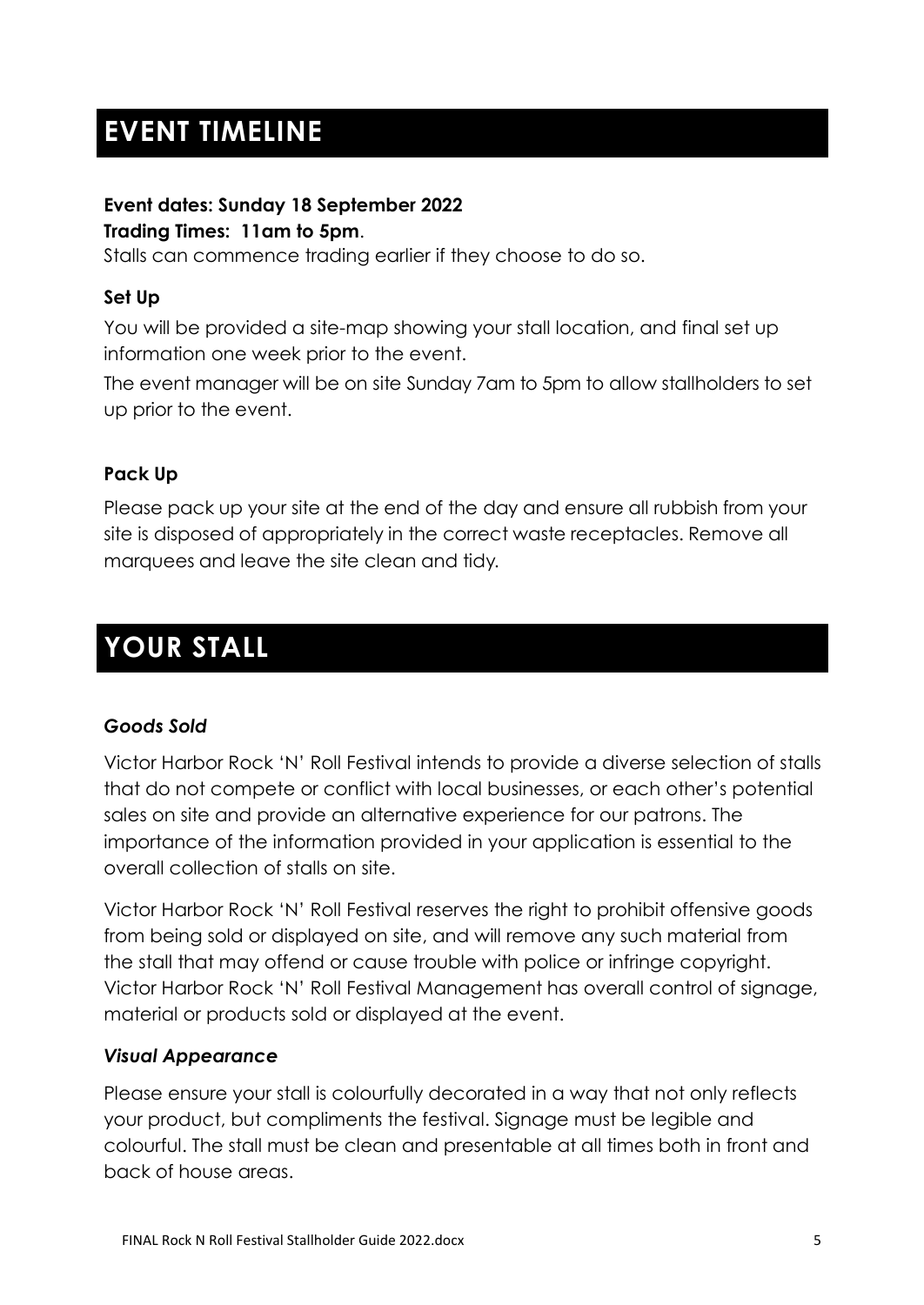#### *Site location and boundaries*

The Festival will advise you of your location on site. Please indicate on the application form the size of the site you wish to book, and if electricity is required.

All boundaries of your nominated site must be observed and all goods, equipment and supplies must be displayed and housed within this area. You must not encroach onto walkways with products or signage or any other stallholder's boundaries.

#### *Electricity*

Power is only available in certain areas of the event. No generators are allowed on-site. If you require power please call Stacey on 8551 0593 to discuss options.

It is the stallholder's responsibility to provide your own lights, leads and power boards fitted with circuit breakers, approved by a registered electrician, test tagged and dated.

All equipment must be in safe working order and all leads must be tested and tagged by the supplier or owner. The equipment must be water resistant and maintained above ground at all times.

City of Victor Harbor Council will not supply any extension leads on the day.

#### *Marquees*

#### Marquees must be pegged into the ground, with weights secured.

Warland Reserve is located next to the ocean, and the site will often experience windy conditions at some point during the festival even if calm conditions are forecast.

Strong, quality marquees are recommended. Marquees may be left on-site overnight, however light weight cheaper marquees are not to be left overnight. In the event of high winds, stall holders may be advised to pull down marquees at any time during the event. Marquees are not provided by the City of Victor Harbor.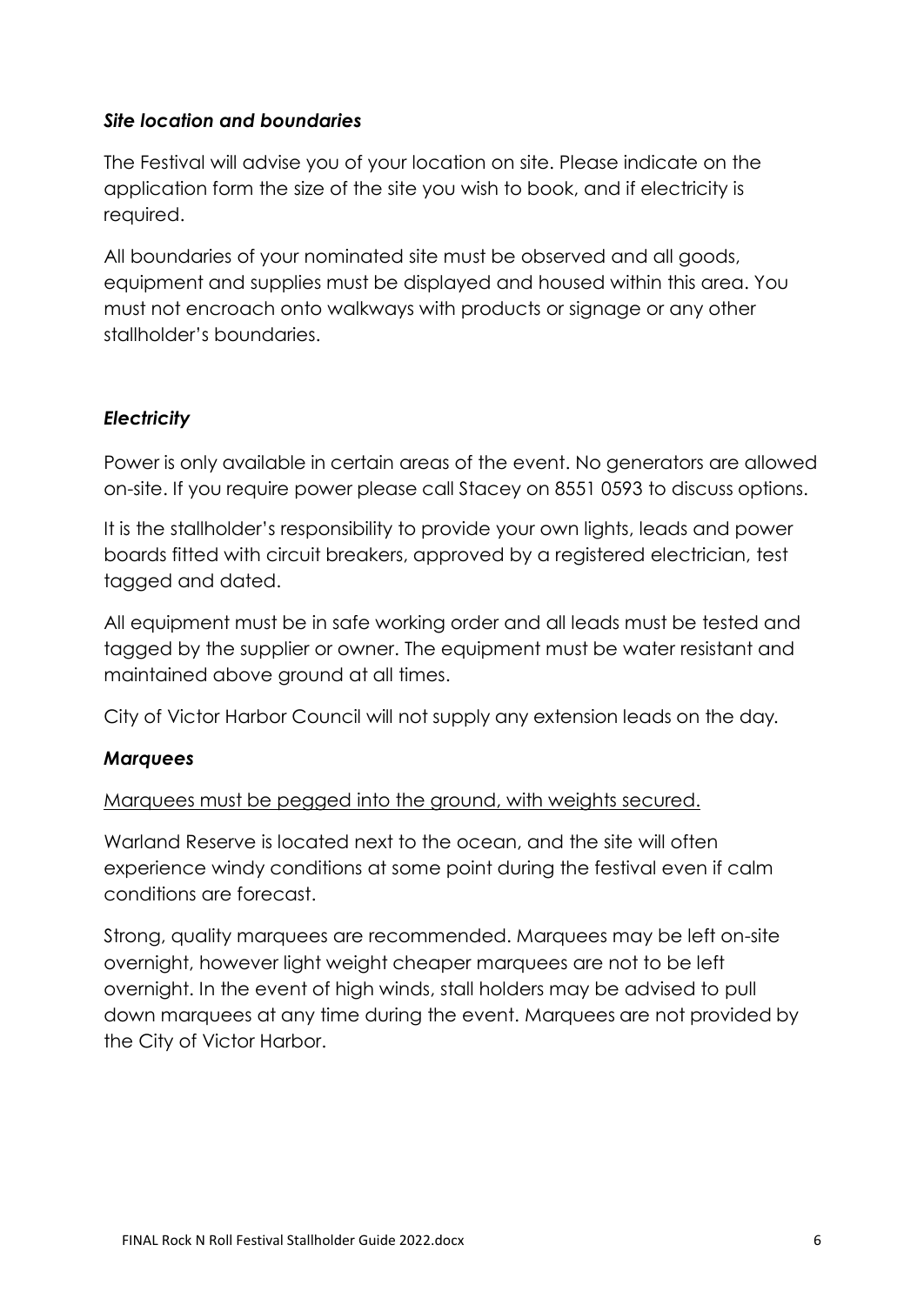# **VEHICLE ACCESS AND PARKING**

#### **Vehicle Access**

Prior to the event you will be provided with a map showing how you can gain vehicle access to the reserve for setting up. No stall holder vehicles are allowed on-site during the Festival operating hours 9:30am – 5pm, unless arrangements have been made with Festival management prior to the event.

#### **Road closures**

Road closures are in place each day of the Festival. Vehicle access to stalls is available for set up, and pack down only prior to 9:30am and after 5pm each day.

#### **Car Parking**

You will be provided with two parking permits for allocated parking in the Esplanade Car Park or Railway Terrace. No display/stallholders vehicles are to be parked on the Reserve during the event, unless the vehicle is part of the display. No exceptions.

### **SECURITY**

Professional licensed security will be present on Warland Reserve on Friday (10pm until 6am) & Saturday night (10pm to 6am) and will be located within the main stage marquee all night.

It is recommended that Stallholders remove stock/equipment each night.

All effort is made to secure the site but no responsibility will be taken for loss or damage to any person or goods whether or not that loss, damage or injury arises from the negligence of staff or agents of the Victor Harbor Rock 'N' Roll Festival.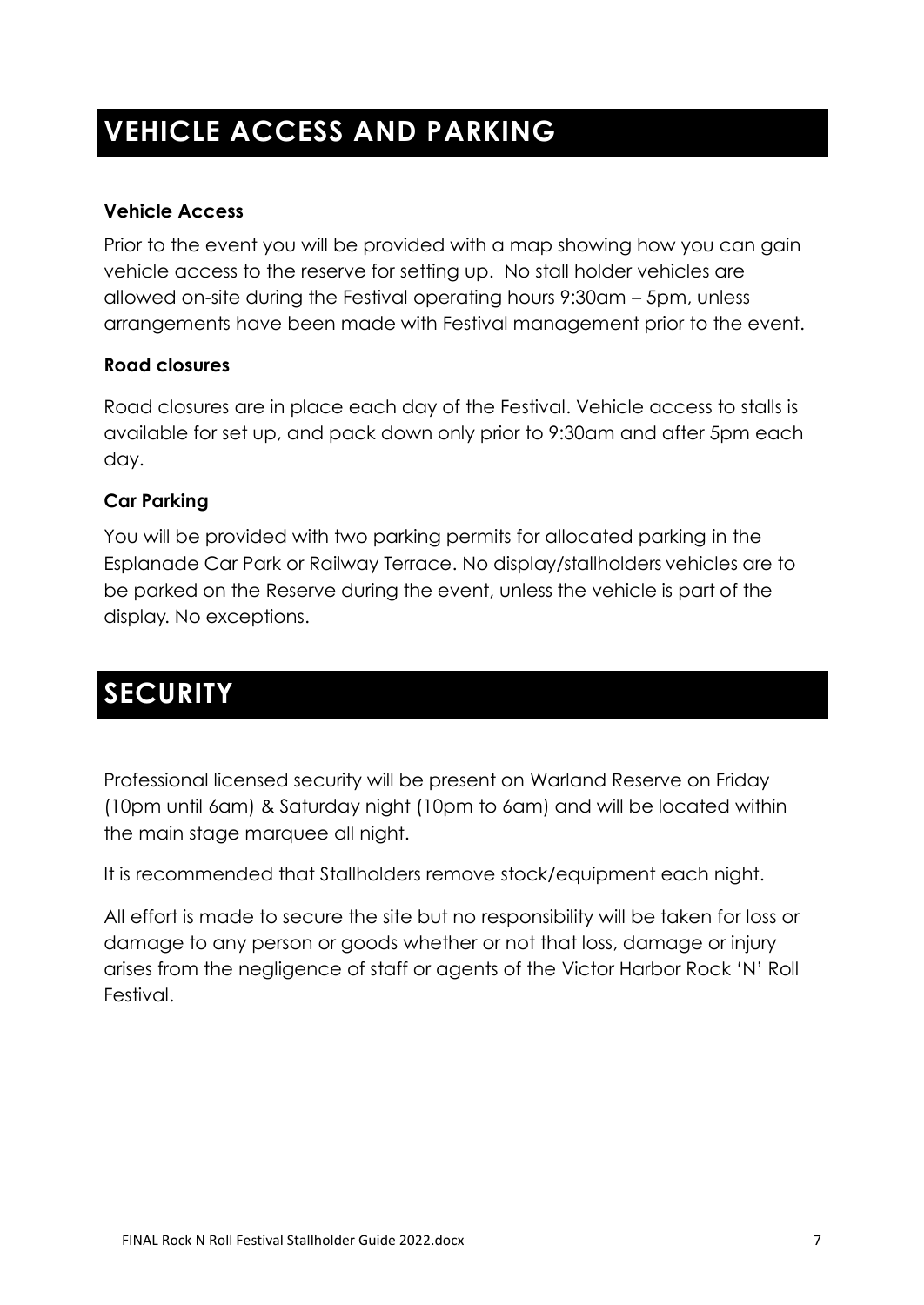### **INSURANCE & INDEMNITY**

#### **Insurance**

- *i.* Stalls are required to carry a Public Liability Insurance to the value of at least AUD \$20 million and must have the City of Victor Harbor, ABN 87 414 752 632 noted in the policy as an interested party, indicating coverage until after the lead-out of the event. Copies of the Certificates must be forwarded no later than 14 working days prior to the Festival.
- **ii.** Victor Harbor Rock 'N' Roll Festival accepts no liability for any Stallholder, or stall holder's employee or contractor. All stall holders must cover their workers with a Work Cover Insurance policy.
- **iii.** The stallholder agrees to indemnify to the extent permitted by law, the City of Victor Harbor and the site management from any damage, expenses or liability incurred from any injury or damages to any person or property resulting from or arising out of the occupancy of the stall site or anything connected with such occupancy. City of Victor Harbor is not responsible for any damage incurred by another stallholder's equipment to property/person or product.

### **EVENT CANCELLATION**

#### **Bad Weather**

In the event of bad weather forecasts (i.e. lightening, and/or severe winds), a decision will be made by 5pm on Friday prior to the event. Stall holders will be contacted directly to advice of any cancellation, and announcements will be made on local radio stations and via the Rock 'N' Roll Festival and City of Victor Harbor Facebook pages.

Refer to the Fees & Charges section for the event Refund Policy.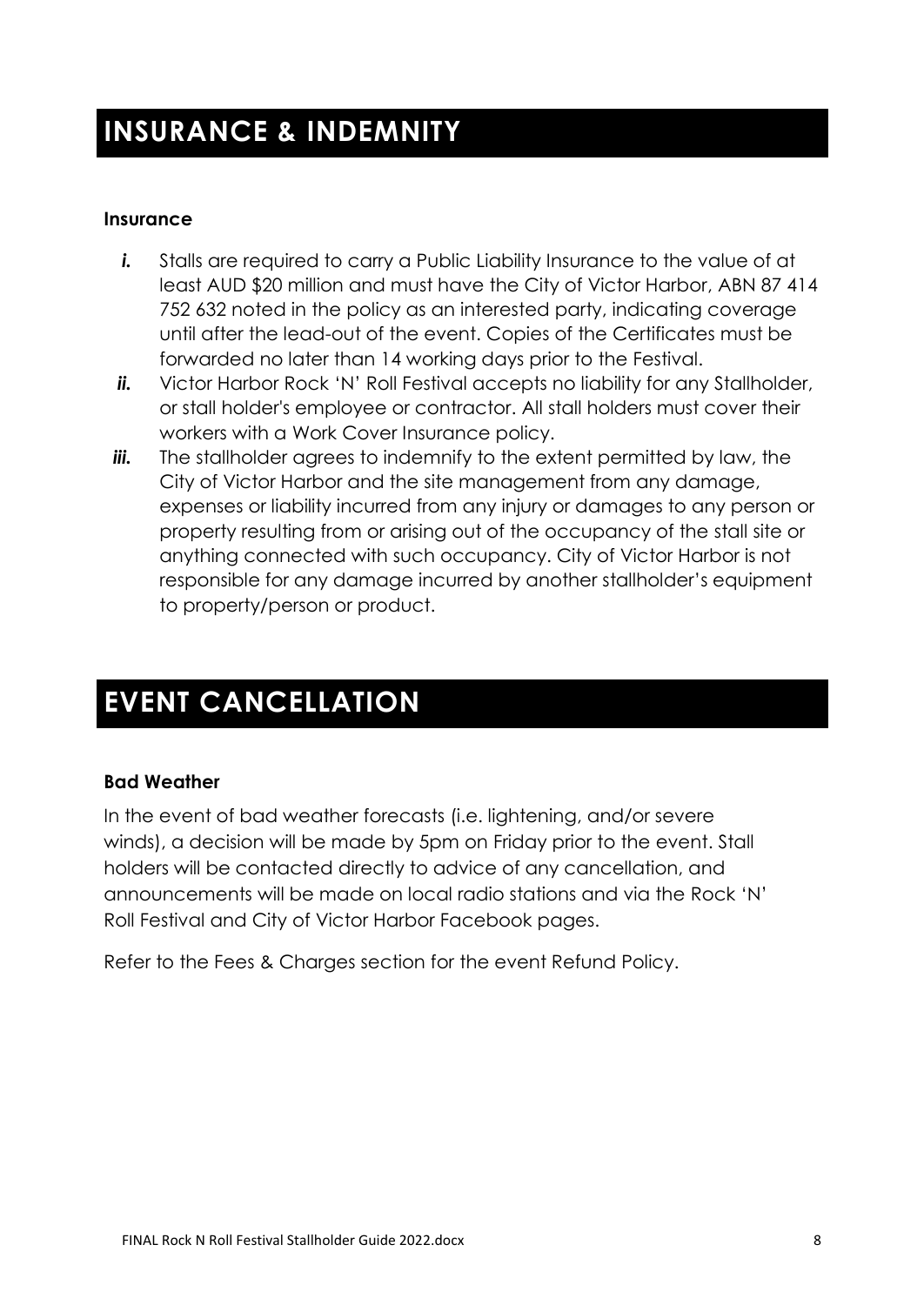# **WASTE MANAGEMENT**

#### **Waste Minimisation**

Sustainability can start in preparation for your stall. Stallholders should actively minimise their waste, especially non‐recyclable waste, and including electricity. Every effort should be made to ensure your stall does not require electricity.

Stallholders are urged to use recyclable packaging to minimise waste i.e. paper bags, paper plates, bamboo cutlery, and cardboard burger containers, that would usually be disposed of in landfill, and should ideally use recycled paper for flyers and posters.

#### **Recycling**

One of the aims of Victor Harbor events is to encourage certain environmentally sustainable behaviours including recycling. There are many important environmental benefits of diverting rubbish from landfill and recovering these resources.

Stallholders agree to actively participate in Rock 'N' Roll Festival's recycling strategy for all back and front of house materials such as cardboard and recyclable plastics. It is imperative that you sort through your waste and place in the appropriate bins. The stallholder is responsible for leaving the site in a clean and tidy state and shall immediately remove all rubbish. Any cost incurred by City of Victor Harbor Festivals and Events team in cleaning the site, resulting from the condition in which the stallholder left the site shall be recoverable from the stallholder.

#### **No balloons**

While balloons provide a festive feel to any event, they can have significant environmental impacts, especially to marine and bird life. Once a balloon busts it becomes litter and can easily make its way into the ocean, and into the digestive tracts of animals including whales, fish, birds and turtles.

As such, it is requested that stallholders do not use balloons.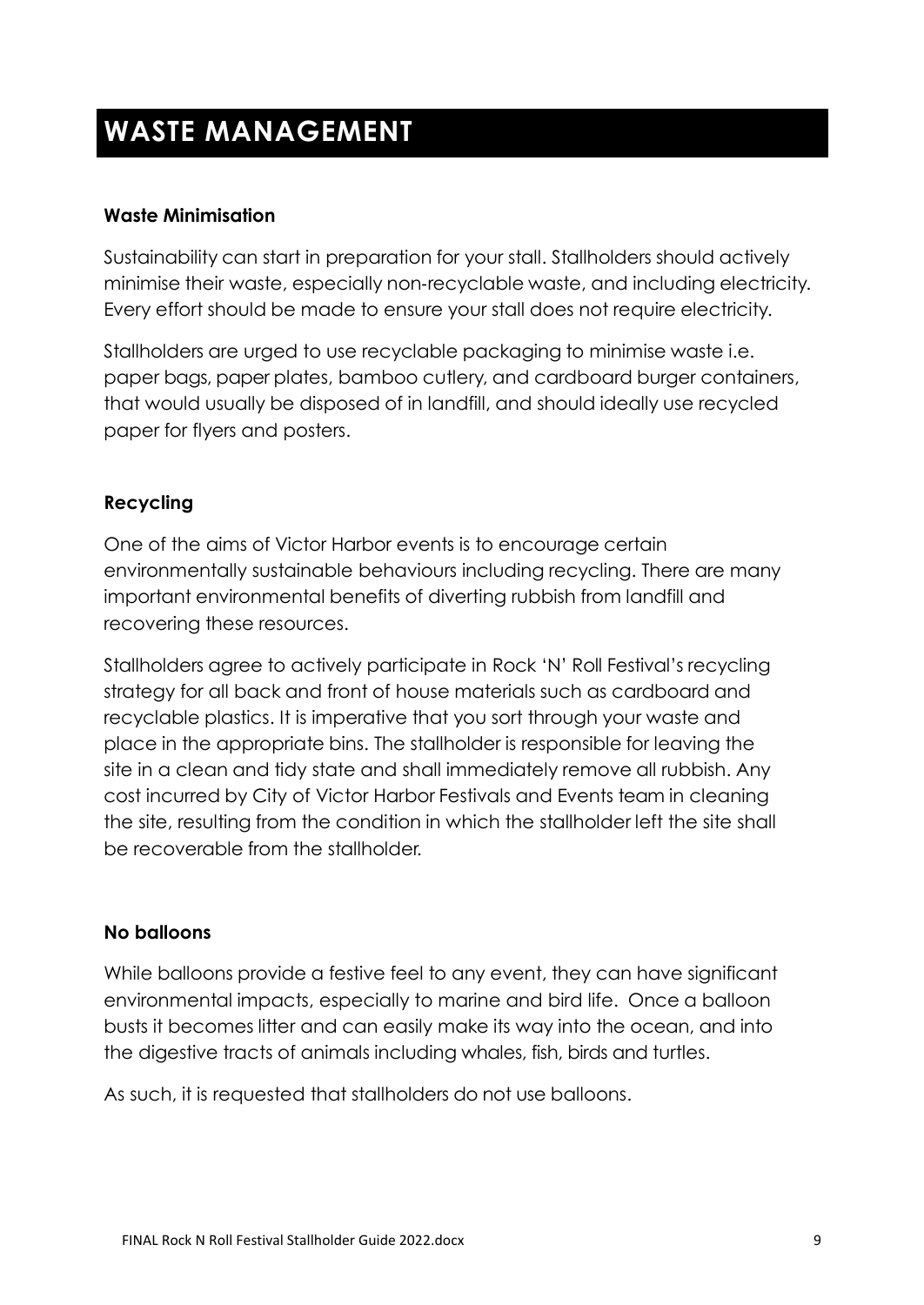### **WHS & SAFETY**

#### **Safety**

Whilst on the Victor Harbor Rock 'N' Roll Festival site all stall holders and their staff are required to comply with all Council regulations, WHS and Victor Harbor Rock 'N' Roll Festival site rules. Anything at or around your stall must be securely anchored.

#### **Site Rules**

Site & OHS rules will be provided to you upon confirmation of your acceptance to the Festival, however please note the following:

- *i.* No food, coffee, tea, etc to be sold unless written permission has been obtained.
- ii. The sale of tobacco, cigarettes or alcohol is prohibited.
- **iii.** No alcohol or drugs to be consumed in or around your stall during set up, the festival or pack down.
- *iv.* No verbal or abusive behaviour.
- *v.* No children under 16 for set up, or pack down.
- **vi.** No camping within the stall.
- **vii.** No vehicle access allowed during Festival hours.
- **viii.** No deliveries by truck or forklift.
- **ix.** Do not drive faster than walking pace.
- *x.* On site speed limit must be observed and adhered to at all times.
- *xi.* No overnight stay.
- *xii.* No amplified music.
- *xiii.* No pets or livestock.
- *xiv.* No rubbish to be left on site.

Any stallholder that does not adhere to these rules may experience immediate closure of your stall, loss of stall fee and removal from the site by Festival management.

#### **Communication**

Stall holders are requested to maintain a reliable email and/or telephone connection.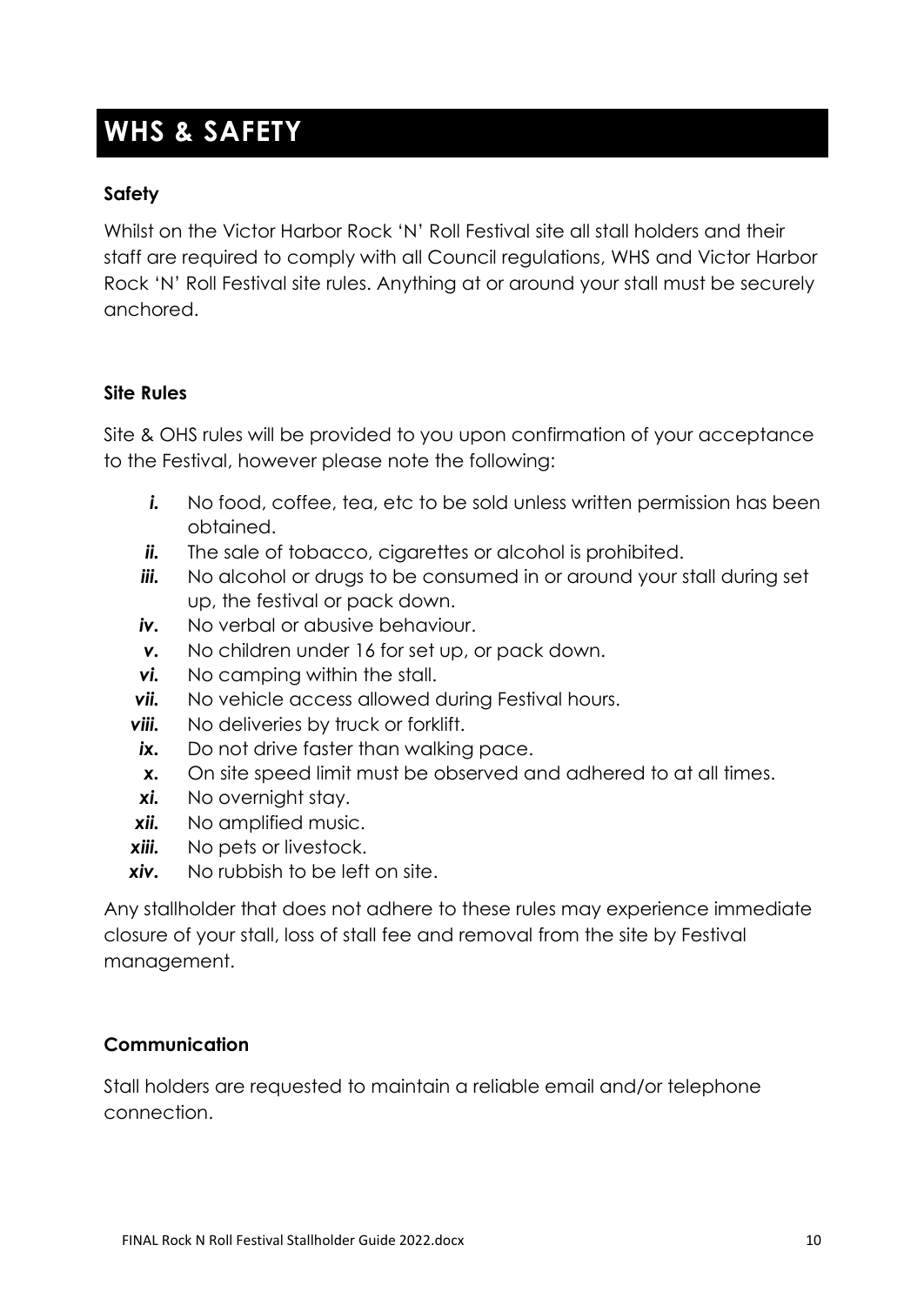### **FEES AND CHARGES**

#### **Fees and Charges**

All prices quoted are inclusive of GST

| Site size          | day only |
|--------------------|----------|
| $6 \times 6$ site  | \$200    |
| $6 \times 3$ site  | \$175    |
| $3 \times 3$ site  | \$125    |
| Powered site extra | \$2C     |
|                    |          |

#### **Local Business Operators**

For local businesses with an ABN registered in postcode 5211 a discount of 25% will apply to the site fee.

Site fees are for the site only, and does not include marquee or trestles, these need to be supplied by the stall holder.

#### **Payment**

Payment can be made via Credit Card, or by requesting a tax invoice.

Tax will be issued by the **City of Victor Harbor** for payment and will be sent to you via email. EFT details will be provided at that time. Payment is required to secure your site, and must be made no later than 14 days prior to the Festival.

#### **Refund Policy**

- *i.* Any cancellations by Stallholders less than 5 days prior to the festival will result in forfeiture of 50% of the total site fee.
- **ii.** Any cancellation by Stallholders less than 24 hours of the event will result in forfeiture of 100% of the total site fee.
- **iii.** If the event is cancelled by the event manager a full refund, per day cancelled, of the stall holder fees will be issued.

#### **Termination of agreement**

In the event of a breach of any of the terms and conditions contained herein Victor Harbor Rock 'N' Roll Festival reserves the right to terminate this agreement. Victor Harbor Rock 'N' Roll Festival reserves the right to cancel any Stallholder at any time.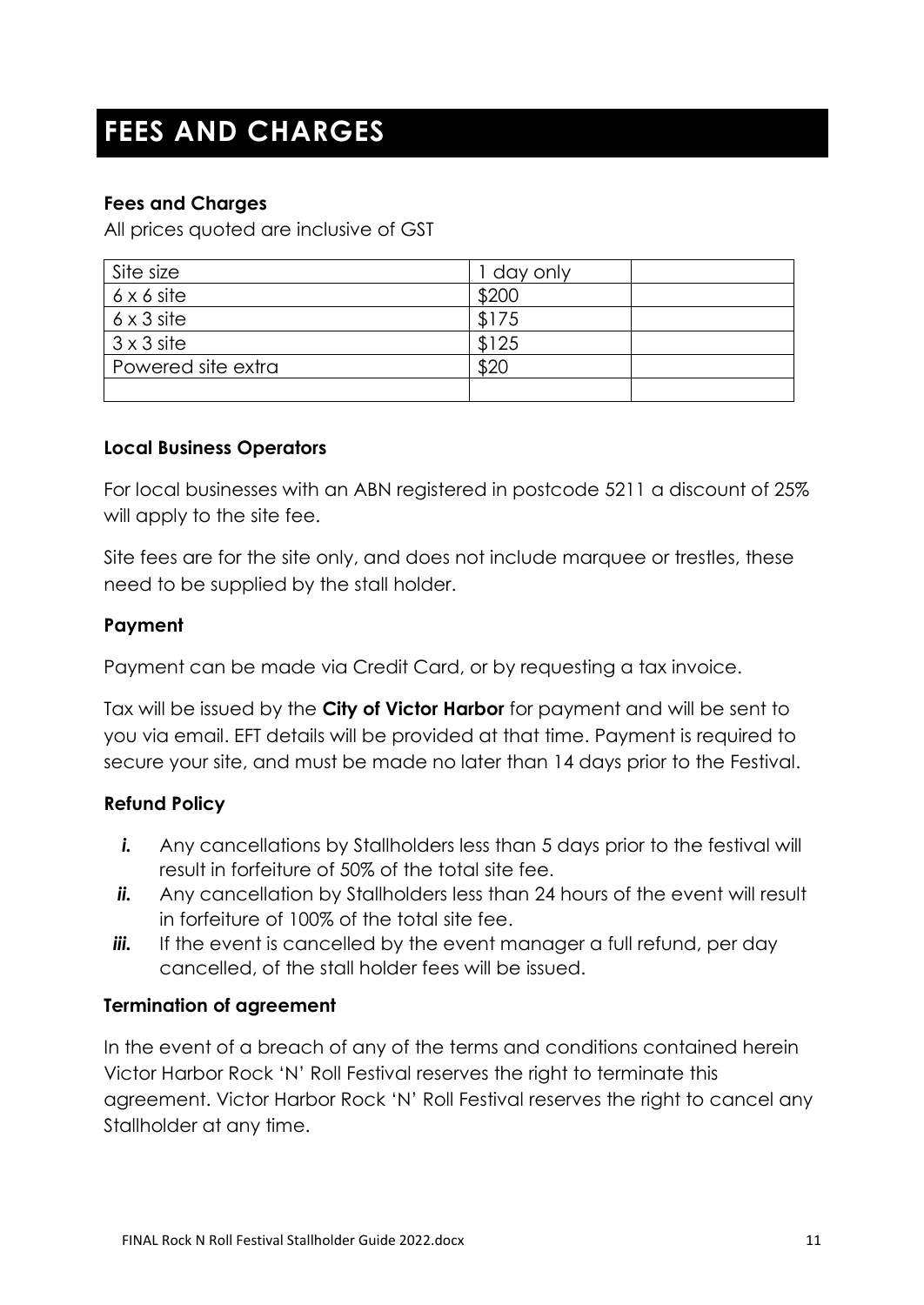### **ROCK 'N' ROLL FESTIVAL CHECKLIST**

| Site holders forms filled in and returned             |
|-------------------------------------------------------|
| Payment for site finalised                            |
| Marquees, pegs and weights organised                  |
| Power cords organised and safety tested               |
| Minimised non-recyclable materials used               |
| Certificate of Public liability attached to site form |
|                                                       |

### **KEY DATES**

Program released: **1 July 2022**

Event date: **18 September 2022**

Final due date for stall holder registrations: **18 August 2022**

## **KEY CONTACT**

For further information, or to submit your application:

#### **Note: Please return your completed stall holder registration with a copy of your Certificate of Currency and payment to:**

City of Victor Harbor, Festivals & Events team. PO BOX 11, Victor Harbor SA 5211 Phone: 8551 0593 Email: [sevans@victor.sa.gov.au](mailto:sevans@victor.sa.gov.au)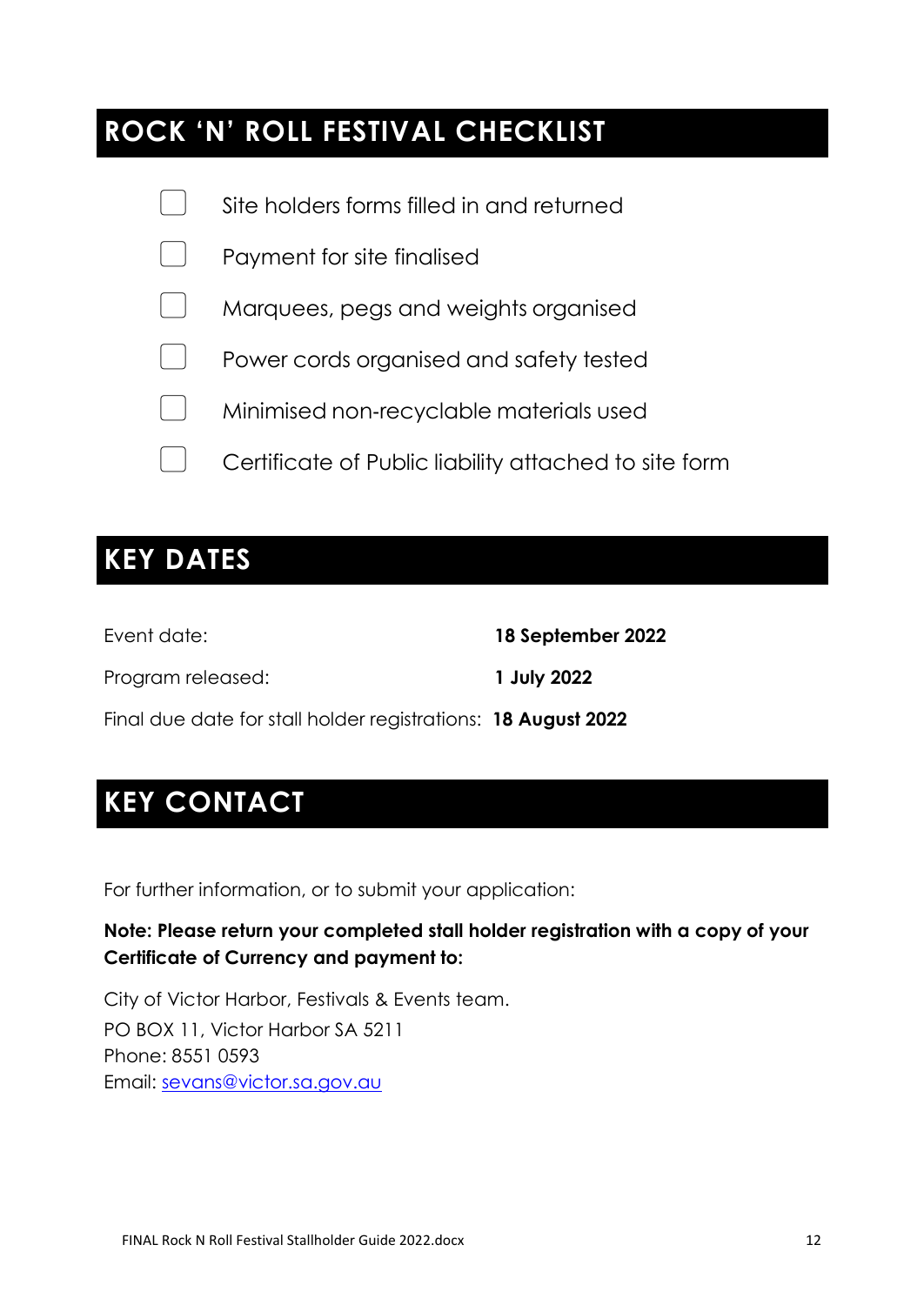### **PLEASE COMPLETE THE STALL HOLDER REGISTRATION AND PAYMENT INFORMATION ON THE FOLLOWING PAGES**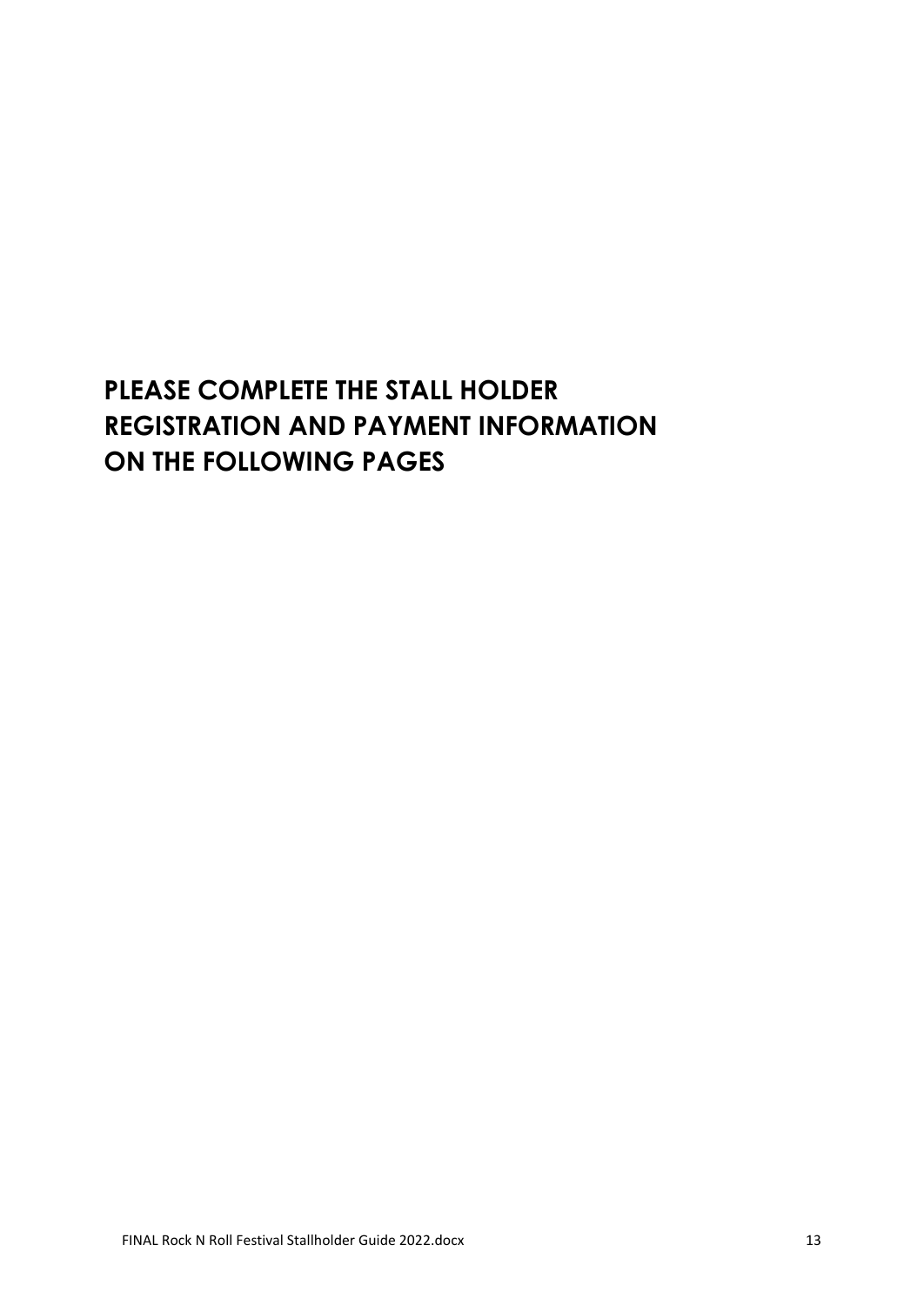# **STALLHOLDER REGISTRATION**

Office Use Only Site Fee

Date Paid

Record number

Please complete this form to be considered for a position at this year's Rock 'N' Roll Festival.

Your site will not be secured until payment is made.

### YOUR DETAILS

#### YOUR STALL DETAILS

| You wish to (please circle)                                                                           | <b>Sell Goods</b> | <b>Display Only</b> |
|-------------------------------------------------------------------------------------------------------|-------------------|---------------------|
| Please provide details of your stall, and list the products/brands you wish to<br>sell in your stall. |                   |                     |
|                                                                                                       |                   |                     |
|                                                                                                       |                   |                     |
|                                                                                                       |                   |                     |
|                                                                                                       |                   |                     |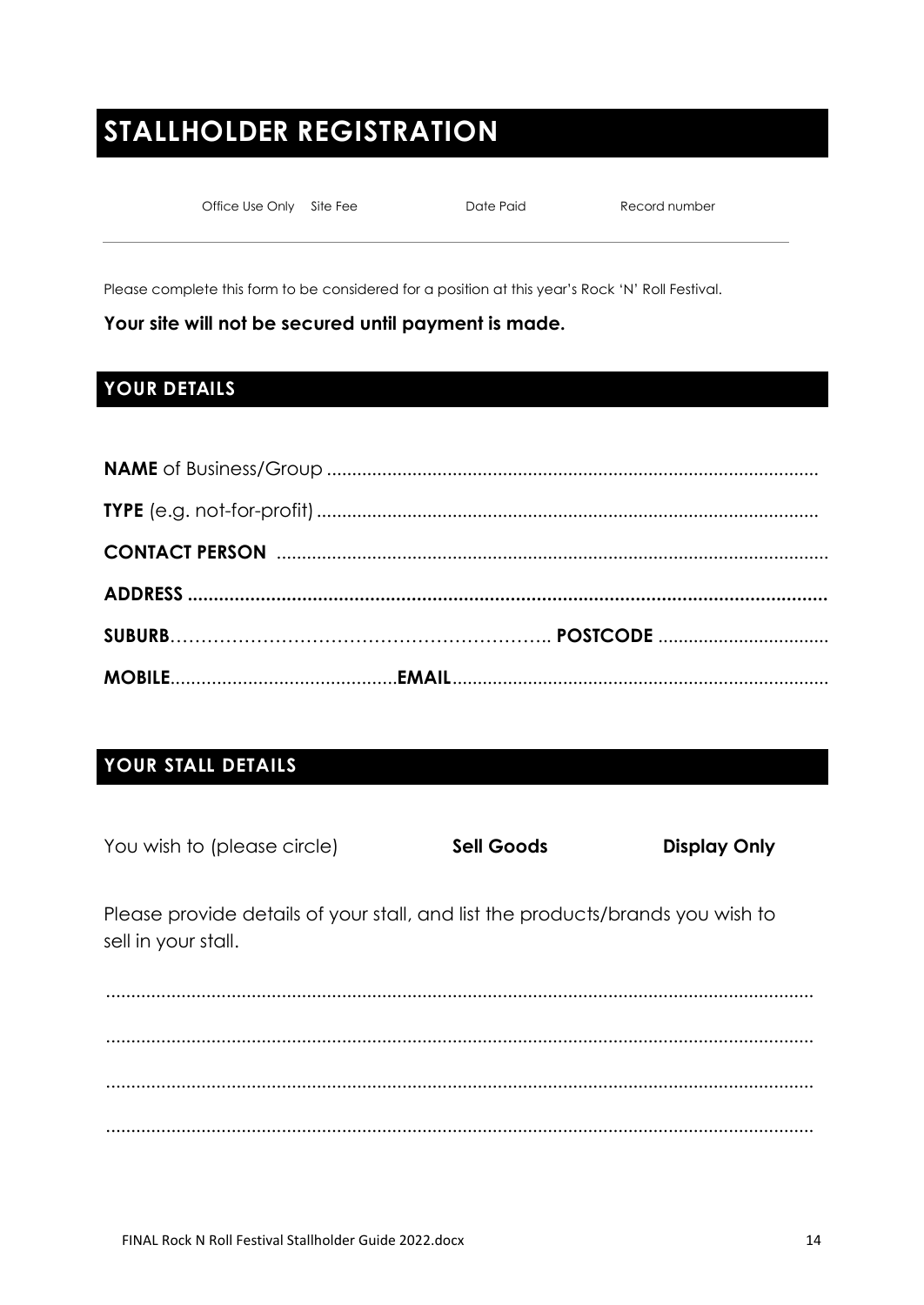#### **SITE (MARQUEE) DIMENSIONS - SIZE IN METRES**

| All market stalls are located on Warland Reserve            |           |
|-------------------------------------------------------------|-----------|
| Please indicate the size of your stall:                     |           |
|                                                             |           |
| <b>POWER</b> (please circle)<br><b>YES</b>                  | <b>NO</b> |
| Power required (please circle): Single Phase: 10 AMP 15 AMP |           |
|                                                             |           |
| D                                                           |           |

Please note that all electrical equipment used at the event **MUST** be tagged and tested and electricians will check for compliance.

Please note: No generators are allowed on-site.

#### **INDEMNITY & INSURANCE**

Corporate entities and all stallholders and businesses must provide a copy of a valid Certificate of currency for public liability insurance with a minimum cover of \$20 Million.

The stallholder agrees to indemnify to the extent permitted by law, the City of Victor Harbor and the site management from any damage, expenses or liability incurred from any injury or damages to any person or property resulting from or arising out of the occupancy of the stall site or anything connected with such occupancy. City of Victor Harbor is not responsible for any damage incurred by another stallholder's equipment to property/person or product.

The stall holder agrees to the terms and conditions outlined within this document.

| Signature |  |  |
|-----------|--|--|
|           |  |  |